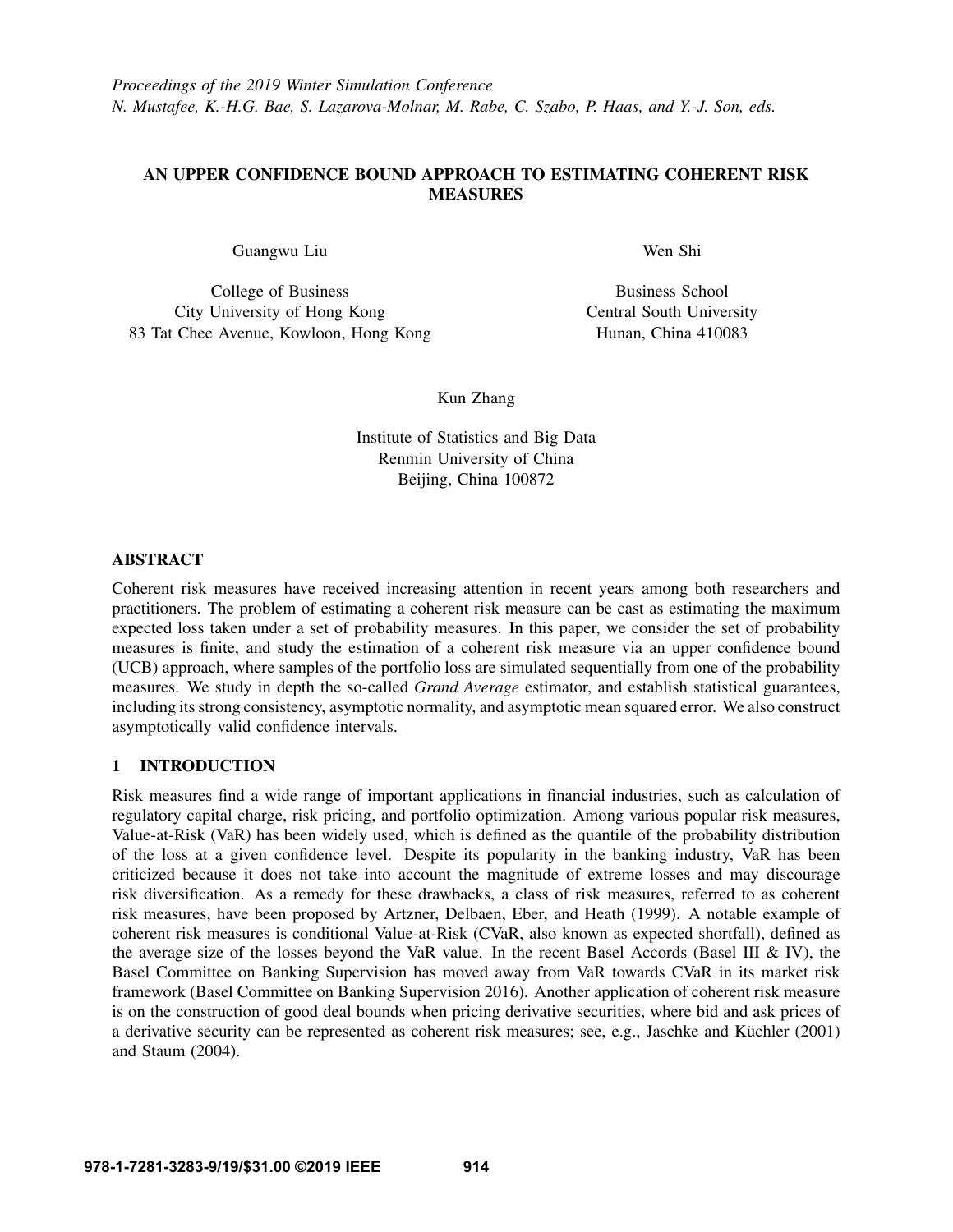It has been well known that under mild continuity conditions, a coherent risk measure  $\rho$  can be represented in the form of

$$
\rho(Y) = \sup_{P \in \mathscr{P}} \mathbb{E}_P[-Y/r],
$$

where *Y* is the value of the portfolio at a future time,  $1/r$  is the discount factor, and  $\mathscr P$  denotes a set of probability distributions. To further simplify the problem, we consider the setting in [Lesnevski, Nelson, and](#page-11-4) [Staum \(2007\),](#page-11-4) where the set  $\mathscr{P}$  has only a finite number *K* of elements  $P_1, \ldots, P_K$ . This assumption holds, for instance, when the coherent risk measure is defined by the specification of *K* generalized scenarios. Under this setting, the problem of estimating the coherent risk measure is reduced to the estimation of the maximum mean of *K* stochastic systems, which is closely related to identifying the best system [\(Kim](#page-11-5) [and Nelson 2006\)](#page-11-5), but arguably more difficult [\(Lesnevski, Nelson, and Staum 2007\)](#page-11-4). The main difficulty lies in that maximum-mean estimation requires sampling budget allocated to the best system as much as possible, not just find the best system out. The problem of estimating the maximum mean also finds a variety of applications in other areas of management science and machine learning, ranging from Markov decision processes (MDPs) and reinforcement learning to Monte Carlo tree search; see, e.g., [Chang, Fu,](#page-11-6) [Hu, and Marcus \(2005\),](#page-11-6) Kocsis and Szepesvári (2006) and [Fu \(2017\).](#page-11-8)

This paper focuses on how to estimate the maximum mean in the context of coherent risk measures. In this context, one of the key issues is to develop efficient estimators with sound statistical guarantees, especially their consistency, asymptotic normality and asymptotic mean squared errors, which seem to be missing in the literature, to the best of our knowledge. To this end, we study estimators of the maximum mean under the upper confidence bound (UCB) sampling policy framework. The UCB policy (Auer et al. 2002) has been studied extensively in the literature of the stochastic bandit problem where a sample from a system is called a (random) reward and the objective of the decision maker is to maximize the total rewards. At the heart of the stochastic bandit problem is thus how to accumulate higher rewards while sequentially learning which system is the best, referred to as the tradeoff between exploration and exploitation. It has been well known that the UCB policy serves as an effective way of balancing this tradeoff. In the UCB policy for bandit problems, the exploration rate is set to be a logarithm function, ensuring that the expected amount of sampling budget allocated to the non-maximum systems is at most of a logarithmic order of the total budget, which implies that majority of the sampling budget is allocated to the system with the maximum mean. In our study, we consider a generalized UCB policy that allows the exploration rate to take a range of functional forms, and aim to construct efficient estimators of the maximum mean with desirable statistical guarantees.

The estimator being studied in this paper is the sample average of all the samples, whether drawn from the system with the maximum mean or not. We refer to it as the *Grand Average (GA)* estimator. Rationale of the GA estimator stems from the fact that under the UCB framework, majority of the samples are drawn from the system with the maximum mean, implying that the grand average is dominated by the sample average of this system. The GA estimator is not new in the literature, and has served as a key ingredient for algorithms in MDPs and reinforcement learning; see, e.g., [Chang, Fu, Hu, and Marcus](#page-11-6) [\(2005\)](#page-11-6) and Kocsis and Szepesvári (2006). However, to the best of our knowledge, very little is known about the statistical properties of the GA estimator, except its asymptotic unbiasedness. In this paper, we fill this gap by establishing statistical guarantees for the GA estimator, including its strong consistency, central limit theorem (CLT), and asymptotic rate of mean squared error (MSE), leading to both an efficient point estimator and asymptotically valid confidence intervals for the coherent risk measure.

The rest of the paper is organized as follows. We propose the GA estimator under the UCB framework in Section [2.](#page-2-0) Asymptotic properties of the GA estimator are established in Section [3,](#page-4-0) as well as a way of constructing asymptotically valid confidence intervals. We demonstrate the performance of the point and interval estimates in Section [4,](#page-6-0) followed by conclusions in Section [5.](#page-7-0) Lengthy proofs are provided in the appendix.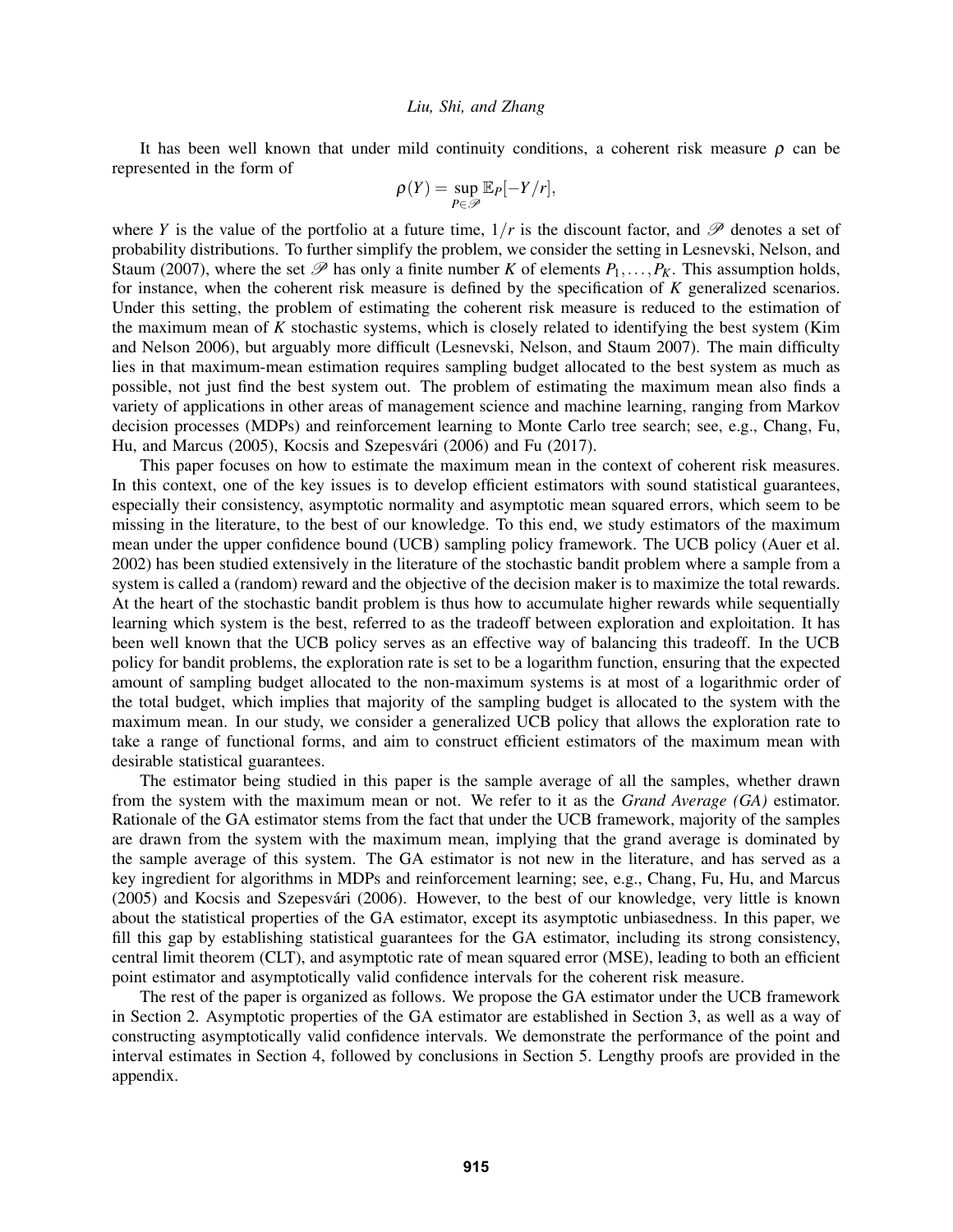### <span id="page-2-0"></span>2 AN UPPER CONFIDENCE BOUND APPROACH

We formulate the problem of estimating coherent risk measures using simplified notations. Consider *K* stochastic systems, with performances denoted by random variables  $\{X_k, k = 1, \ldots, K\}$ , respectively. For each  $k$ , we assume that  $X_k$  follows an unknown probability distribution, while independent samples can be drawn. Here, *X<sup>k</sup>* represents the discounted loss of a portfolio sampled from probability distribution *Pk*.

Let  $\mu_k = \mathbb{E}(X_k)$ . We are interested in estimating the maximum mean, defined as

$$
\mu^* \triangleq \max_{k=1,\dots,K} \mu_k.
$$

Throughout the paper, we assume that  $X_k$ 's have bounded supports. While this assumption simplifies the analysis and helps to convey the main idea in a clearer manner, our results can be extended to the setting when  $X_k$ 's follow sub-Gaussian distributions.

Let  $k^*$  denote the index of the system with the largest mean, i.e.,  $\mu^* = \mu_{k^*}$ . Without loss of generality,  $k^*$ is assumed to be unique. Given samples of  $X_k$ , denoted by  $\{X_{kj}, j = 1, \ldots, n_k\}$ ,  $k = 1, \ldots, K$ , a straightforward estimator of  $\mu^*$ , referred to as the *maximum estimator*, is given by

$$
\max_{k=1,\ldots,K} \bar{X}_k,
$$

where  $\bar{X}_k \triangleq \sum_{j=1}^{n_k} X_{kj} / n_k$  is the sample average of  $X_k$ .

It has been well known that the maximum estimator has a positive bias and may overestimate  $\mu^*$ . It may lead to overestimation of risk, resulting in unduly high capital charges for risky activities [\(Lesnevski,](#page-11-4) [Nelson, and Staum 2007\)](#page-11-4). Better estimators of  $\mu^*$  are thus desirable.

Sampling from the *K* systems is essential for constructing any estimator of  $\mu^*$ . In developing an efficient estimator, two issues are of major concern. The first issue is on how to efficiently allocate the sampling budget, while the second issue is on methods of constructing an estimator such that statistical guarantees can be established.

To address the first issue, dynamic sampling policies have been studied in the literature on MDPs and machine learning. A popular dynamic sampling policy is the UCB policy that was originally proposed for the multi-armed bandit (MAB) problem; see [Auer, Cesa-Bianchi, and Fischer \(2002\).](#page-11-9) In traditional MAB problem, in each round, one of the *K* systems is chosen and a random sample (reward) is drawn from the chosen system, and the decision maker aims to maximize the total rewards collected over the first *n* rounds. At the heart of the MAB problem is to find a dynamic sampling policy that decides which system to sample from in each round so as to balance the tradeoff between exploration and exploitation. Among various sampling policies for MAB, it has been well known that the UCB policy achieves the optimal rate of regret, defined as the expected loss due to the fact that a policy does not always choose the system with highest expected reward; see [Lai and Robbins \(1985\)](#page-11-10) and [Auer, Cesa-Bianchi, and Fischer \(2002\).](#page-11-9) Specifically, let  $T_k(t)$  denote the number of samples drawn from system *k* during the first *t* rounds, for  $k = 1, \ldots, K$ . The UCB sampling policy can be described as in Algorithm 1.

The UCB policy offers important insights into the sequential allocation of sampling budget. Essentially, it balances the tradeoff between exploration and exploitation using the UCB defined on the right-hand-side (RHS) of [\(1\)](#page-3-0). On the one hand, systems with higher on-going sample averages have higher chance to be chosen in the current round, contributing to higher total rewards. On the other hand, systems that are chosen less frequently during the previous rounds, i.e.,  $T_k(t-1)$  being smaller, may also have sufficient chance to be chosen so that such systems will be sufficiently explored. The function log*t* in [\(1\)](#page-3-0) can be interpreted as the exploration rate that controls the speed of exploring systems that may not have the largest mean.

In the MAB context, the exploration rate is set to be log*t* simply because it leads to the optimal rate of regret. However, it should be pointed out that when the objective is not to miminize the regret, as the case in our setting, the rate function may take different forms. Therefore, we shall henceforth allow the exploration rate, denoted by ν*<sup>t</sup>* , to take different forms as a function of *t*, and refer to the resulting UCB policy as a *generalized UCB (GUCB) policy*, which is described in Algorithm 2.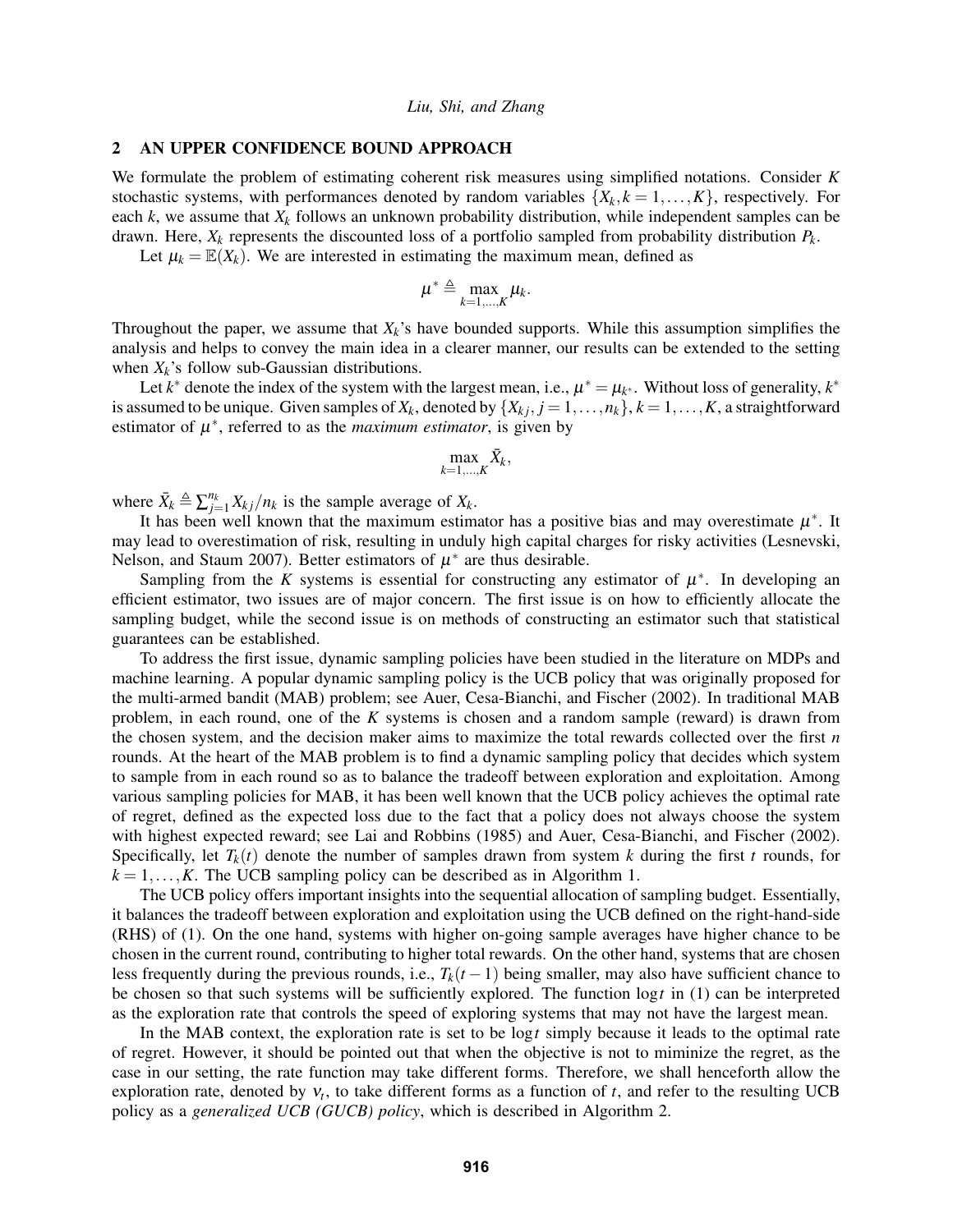### Algorithm 1: UCB Sampling Policy

- 1. Initialization: During the first *K* rounds, draw a sample from each system.
- 2. **Repeat**: For  $t \geq K + 1$ , draw a sample from the system indexed by

<span id="page-3-0"></span>
$$
\kappa_t = \arg \max_{k \in \{1, ..., K\}} \left\{ \bar{X}_k[T_k(t-1)] + \sqrt{\frac{2 \log t}{T_k(t-1)}} \right\},\tag{1}
$$

where  $\bar{X}_k[T_k(t-1)]$  denote the sample mean of system *k* during the first  $(t-1)$  rounds. Update the sample average of system  $\kappa_t$ .

### Algorithm 2 (GUCB): Generalized UCB Sampling Policy

- 1. Initialization: During the first *K* rounds, draw a sample from each system.
- 2. **Repeat:** For  $t \geq K + 1$ , draw a sample from the system indexed by

$$
I_t = \arg \max_{k \in \{1, ..., K\}} \left\{ \bar{X}_k[T_k(t-1)] + \sqrt{\frac{2v_t}{T_k(t-1)}} \right\},\,
$$

where  $\bar{X}_k[T_k(t-1)]$  denote the sample mean of system *k* during the first  $(t-1)$  rounds. Update the sample average of system *I<sup>t</sup>* .

### 2.1 Grand Average (GA) Estimator

Before moving on to the construction of estimators for  $\mu^*$ , we highlight some of the key properties of the GUCB policy. To convey the main idea, for a while we focus on a special case where the exploration rate  $v_t = \log t$ . In this case, it has been known that (see [Auer, Cesa-Bianchi, and Fischer \(2002\)\)](#page-11-9), for system *k*  $(k \neq k^*),$ 

$$
\mathbb{E}[T_k(n)] \leq C \log n,
$$

for some constant *C* that depends on the gap between  $\mu_k$  and  $\mu^*$ . Then it can be easily seen that  $\mathbb{E}[T_{k^*}(n)]$ , the expected number of times system  $k^*$  is chosen, is of order *n* during the first *n* rounds, because the summation of  $T_k(n)$ 's equals *n*.

In other words, it is expected that among the first *n* rounds, system  $k^*$  is chosen for a majority of the rounds. Recall that our objective is to estimate  $\mu^*$ , the mean of system  $k^*$ . It is, therefore, reasonable to use the grand average of the samples of all the *n* rounds as an estimator of  $\mu^*$ , which we refer to as the *Grand Average (GA)* estimator. Although it takes into account the samples that are not drawn from system *k* ∗ , the validity of the GA estimator can be justified by the fact that the estimation error due to such samples may phase out when  $n$  is sufficiently large, as the number of such samples is negligible compared to those drawn from system *k* ∗ .

Specifically, the GA estimator is defined by

$$
\widetilde{M}_n = \frac{1}{n} \sum_{k=1}^K \sum_{i=1}^{T_k(n)} X_{kj},
$$
\n(2)

where  $\{X_{kj}, j = 1, \ldots, T_k(n)\}\$  denotes the samples drawn from system *k* during the first *n* rounds.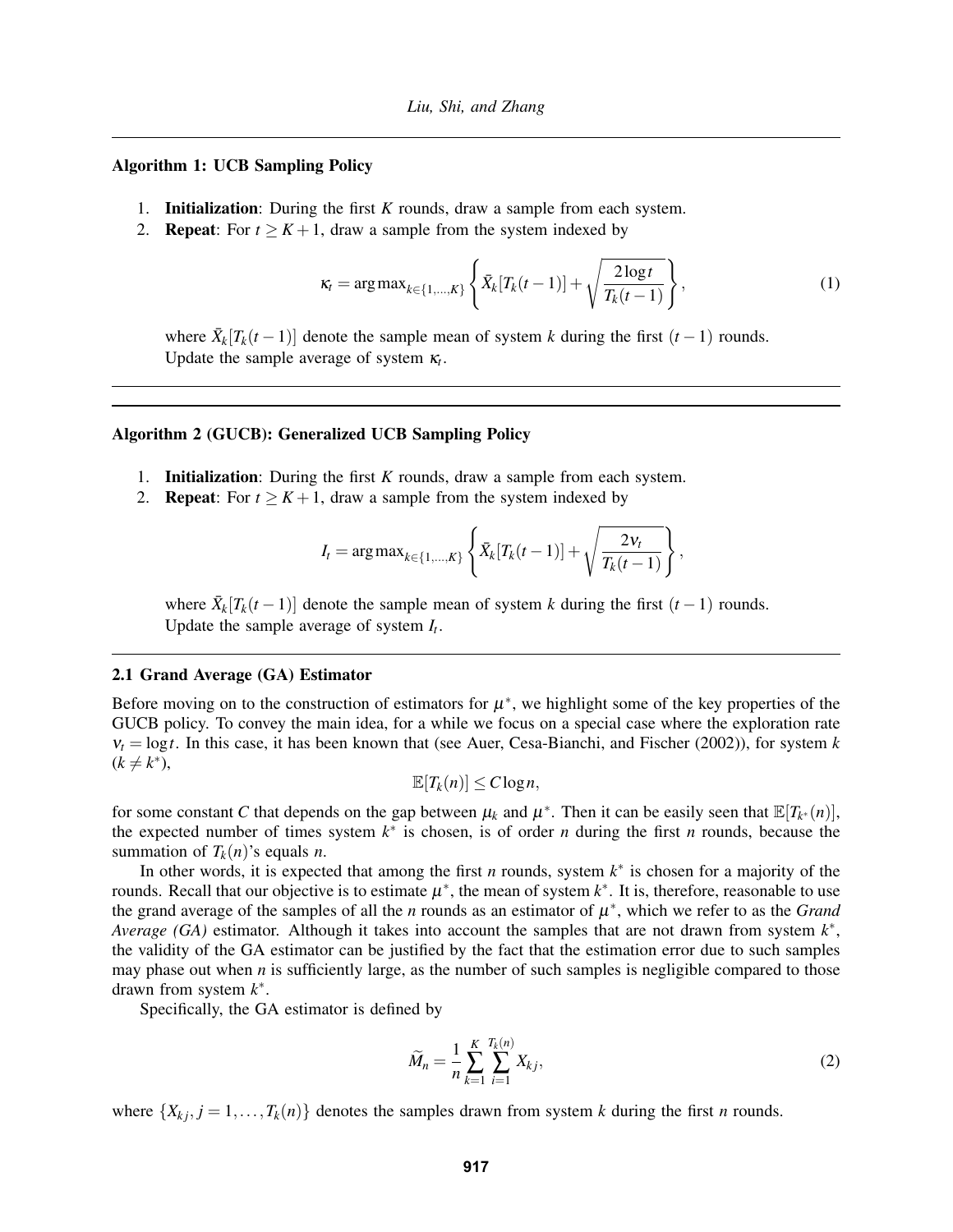The GA estimator is not new, which has served as a key ingredient for algorithms for MDPs and reinforcement learning under the special case that  $v_t = \log t$ . However, research on the statistical properties of the estimator has been underdeveloped. To the best of our knowledge, only asymptotic unbiasedness of the estimator has been established (Kocsis and Szepesvári 2006), while other statistical properties seem to be missing. One of the contributions of this paper is to fill this gap. In particular, we generalize the GA estimator by allowing  $v_t$  to take a range of functional forms, and establish its strong consistency, CLT, and asymptotic MSE, which shall be discussed in detail in the following section.

### <span id="page-4-0"></span>3 ASYMPTOTIC PROPERTIES

In this section, we establish strong consistency, asymptotic MSE and asymptotic normality for the GA estimator. To facilitate analysis, we first establish a proposition on the moments of  $T_k(n)$ . Due to page limit, the proof of the proposition is omitted.

<span id="page-4-1"></span>**Proposition 1** If  $v_n \ge \log n$ , then for  $k \ne k^*$  and any positive integer p,

$$
\mathbb{E}T_k(n)^p \leq \begin{cases} \left\lceil \frac{8v_n}{\Delta_k^2} \right\rceil + 4 & \text{if } p = 1; \\ \left( \left\lceil \frac{8v_n}{\Delta_k^2} \right\rceil + 2\left[\log\left(n+1\right) + 2\right]^{\frac{1}{2}} \right)^2 & \text{if } p = 2; \\ \left\{ \left\lceil \frac{8v_n}{\Delta_k^2} \right\rceil + \left\lceil \frac{2p}{p-2}(n+1)^{p-2} + O\left(n^{p-3}\right) \right\rceil^{\frac{1}{p}} \right\}^p & \text{if } p \geq 3, \end{cases}
$$

where  $\Delta_k = \mu^* - \mu_k$ , and the notation  $O(\cdot)$  means that  $\limsup_{n \to \infty} a_n/b_n \le C$  for some constant *C* if  $a_n = O(b_n)$ .

Proposition [1](#page-4-1) provides an upper bound for the *p*th moment of  $T_k(n)$ , the number of samples drawn from system *k* during the first *n* rounds, for  $k \neq k^*$ . This upper bound relies on the exploration rate  $v_n$ . In a special case when  $v_n = \log n$  and  $p = 1$ , the result is the same as that in Theorem 1 of [Auer, Cesa-Bianchi,](#page-11-9) [and Fischer \(2002\).](#page-11-9)

Proposition [1](#page-4-1) implies that the sampling ratios  $T_k(n)/n$  may satisfy certain convergence properties. In particular, strong consistency of the sampling ratios are summarized in the following theorem, whose proof is provided in Section [A.1](#page-8-0) of the appendix.

<span id="page-4-3"></span>**Theorem 1** If  $v_n \in [\log n, n^{1-\delta}]$  with  $0 < \delta < 1$ , then, as  $n \to \infty$ ,

$$
\frac{T_k(n)}{n} \xrightarrow{a.s.} \begin{cases} 0 & \text{for } k \neq k^*; \\ 1 & \text{for } k = k^*. \end{cases}
$$

where the notation  $\stackrel{a.s.}{\longrightarrow}$  denotes convergence almost surely (or with probability 1).

Let  $X_{I_j}$  denote the sample drawn at the *j*th round. Note that

$$
\widetilde{M}_n = \frac{1}{n} \sum_{k=1}^K T_k(n) \bar{X}_k[T_k(n)] = \frac{1}{n} \sum_{j=1}^n X_{I_j,j} = \frac{1}{n} \sum_{j=1}^n (X_{I_j,j} - \mu_{I_j}) + \frac{1}{n} \sum_{j=1}^n \mu_{I_j}.
$$

Define

$$
Z_n \triangleq \sum_{j=1}^n (X_{I_j,j} - \mu_{I_j}).
$$

Then,

<span id="page-4-2"></span>
$$
\widetilde{M}_n = \frac{Z_n}{n} + \frac{1}{n} \sum_{j=1}^n \mu_{I_j}.
$$
\n(3)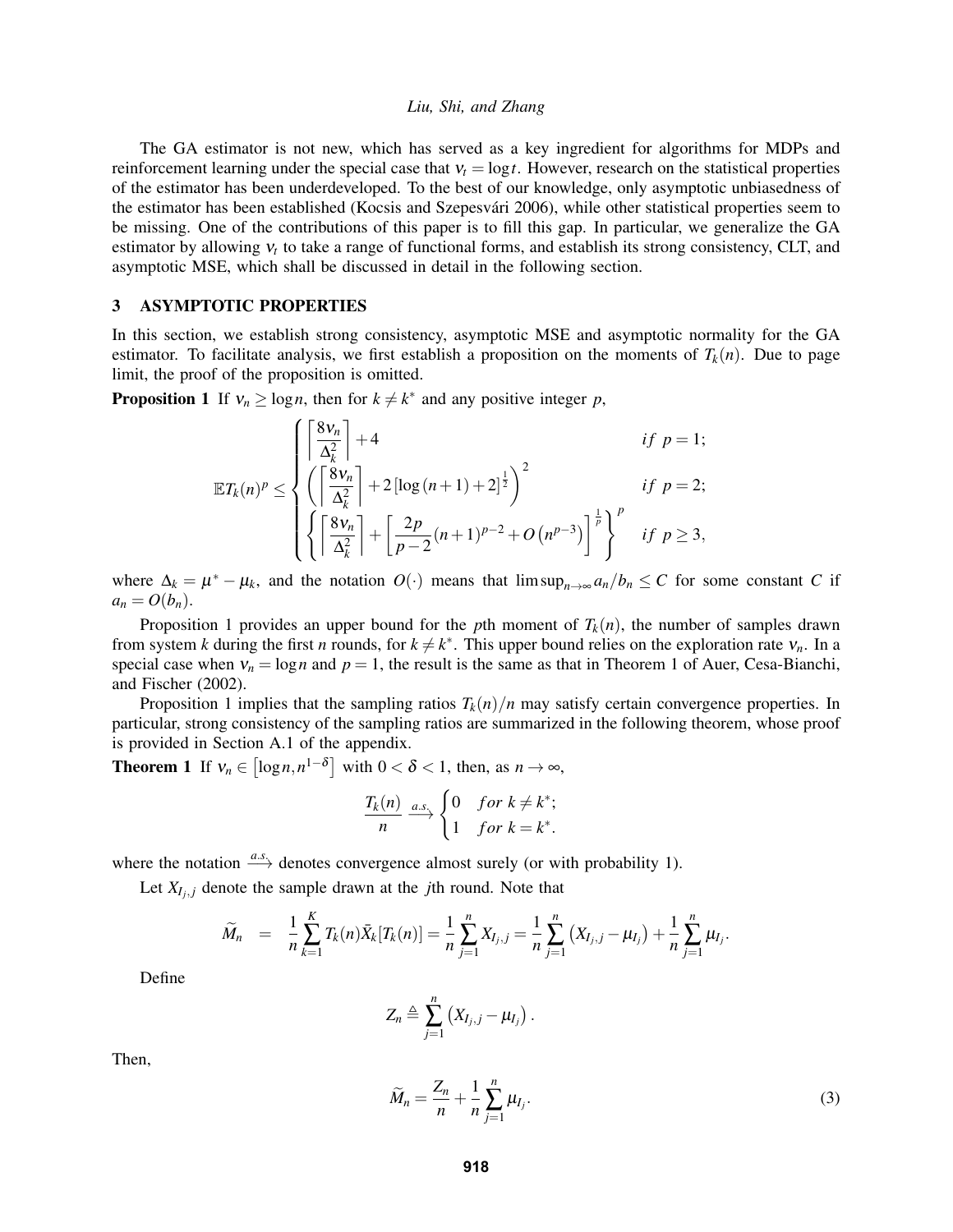Let  $\mathcal{F}_n$  be the  $\sigma$ -field generated by the first *n* samples for  $n \geq 1$ , and  $\mathcal{F}_0 = {\Omega, \emptyset}$ . Note that  $I_n$  is  $\mathcal{F}_{n-1}$ -measurable. It follows that for *n* ≥ 1,

$$
\mathbb{E}[X_{I_n,n}|\mathscr{F}_{n-1}] = \mu_{I_n}, \text{ and then } \mathbb{E}X_{I_n,n} = \mathbb{E}\mu_{I_n}.
$$

Therefore,  $\mathbb{E}Z_n = 0$  and

$$
\mathbb{E}\left[Z_n|\mathscr{F}_{n-1}\right]=Z_{n-1}+\mathbb{E}\left[X_{I_n,n}-\mu_{I_n}|\mathscr{F}_{n-1}\right]=Z_{n-1},
$$

i.e.,  $Z_n$  is a martingale with mean 0.

Because  $X_{ki}$  is assumed to have bounded support, we have

$$
|Z_{n+1}-Z_n|=|X_{I_{n+1},n+1}-\mu_{I_{n+1}}|\leq C.
$$

for some constant *C*. By Azuma-Hoeffding Inequality [\(Durrett 2019\)](#page-11-11) and letting  $Z_0 = 0$ ,

$$
\mathbb{P}(|Z_n/n| \geq \varepsilon) = \mathbb{P}(|Z_n| \geq n\varepsilon) \leq 2\exp\left\{-n\varepsilon^2/(2C^2)\right\},\,
$$

and hence  $\sum_{n=1}^{\infty} \mathbb{P}(|Z_n/n| > \varepsilon) < \infty$ . By Borel-Cantelli lemma,  $Z_n/n \xrightarrow{a.s.} 0$  as  $n \to \infty$ . i.e., the first term on the RHS of [\(3\)](#page-4-2) converges to 0 almost surely. Moreover, the second term on the RHS of [\(3\)](#page-4-2) satisfies

$$
\frac{1}{n}\sum_{j=1}^n\mu_{I_j}=\frac{1}{n}\sum_{k=1}^KT_k(n)\mu_k\stackrel{a.s.}{\longrightarrow}\mu_{k^*},
$$

where the convergence follows from Theorem [1](#page-4-3) and the continuous mapping theorem [\(Durrett 2019\)](#page-11-11). Therefore, by [\(3\)](#page-4-2), we establish strong consistency of  $M_n$  that is summarized as follows.

<span id="page-5-0"></span>**Theorem 2** If  $v_n \in [\log n, n^{1-\delta}]$  with  $0 < \delta < 1$ , then  $\widetilde{M}_n$  is a strongly consistent estimator of  $\mu^*$ , i.e.,

$$
\widetilde{M}_n \xrightarrow{a.s.} \mu^*, \quad \text{as } n \to \infty.
$$

Theorem [2](#page-5-0) ensures that the GA estimator,  $\widetilde{M}_n$ , converges to  $\mu^*$  with probability 1, as the sample size goes to infinity. To further understand its asymptotic properties, it is desirable to conduct error analysis, especially on its bias and variance. In the following theorem, we establish the rate of convergence of its asymptotic MSE. Proof of the theorem is provided in Section [A.2](#page-8-1) of the appendix.

<span id="page-5-1"></span>**Theorem 3** If  $v_n \in [\log n, n^{1/2-\delta}]$  with  $0 < \delta < 1/2$ , then,

Bias 
$$
\left(\widetilde{M}_{I_n^*}\right) = O\left(\frac{V_n}{n}\right)
$$
, Var  $\left[\widetilde{M}_n\right] \leq 2K \frac{\sigma_{k^*}^2}{n} + o\left(\frac{1}{n}\right)$ ,

and thus

$$
\text{MSE}\left(\widetilde{M}_n\right) \leq 2K \frac{\sigma_{k^*}^2}{n} + o\left(\frac{1}{n}\right),
$$

where  $\sigma_k^2 \triangleq \text{Var}[X_k]$ , and the notation  $o(\cdot)$  means that  $\lim_{n \to \infty} a_n/b_n = 0$  if  $a_n = o(b_n)$ .

Theorem [3](#page-5-1) shows that the MSE of the GA estimator is of order  $n^{-1}$ . In greater detail, variance is the dominant term in the MSE, compared to square of the bias, which is of order  $v_n^2/n^2$ . This result implies that when the exploration rate takes value in the range  $v_n \in [\log n, n^{1/2-\delta}]$  with  $0 < \delta < 1/2$ , the bias of the GA estimator is negligible, compared to its variance.

To provide a theoretical support for asymptotically valid CIs, we establish a CLT for  $\widetilde{M}_n$  in the following theorem, whose proof is provided in Section [A.3](#page-10-0) of the appendix.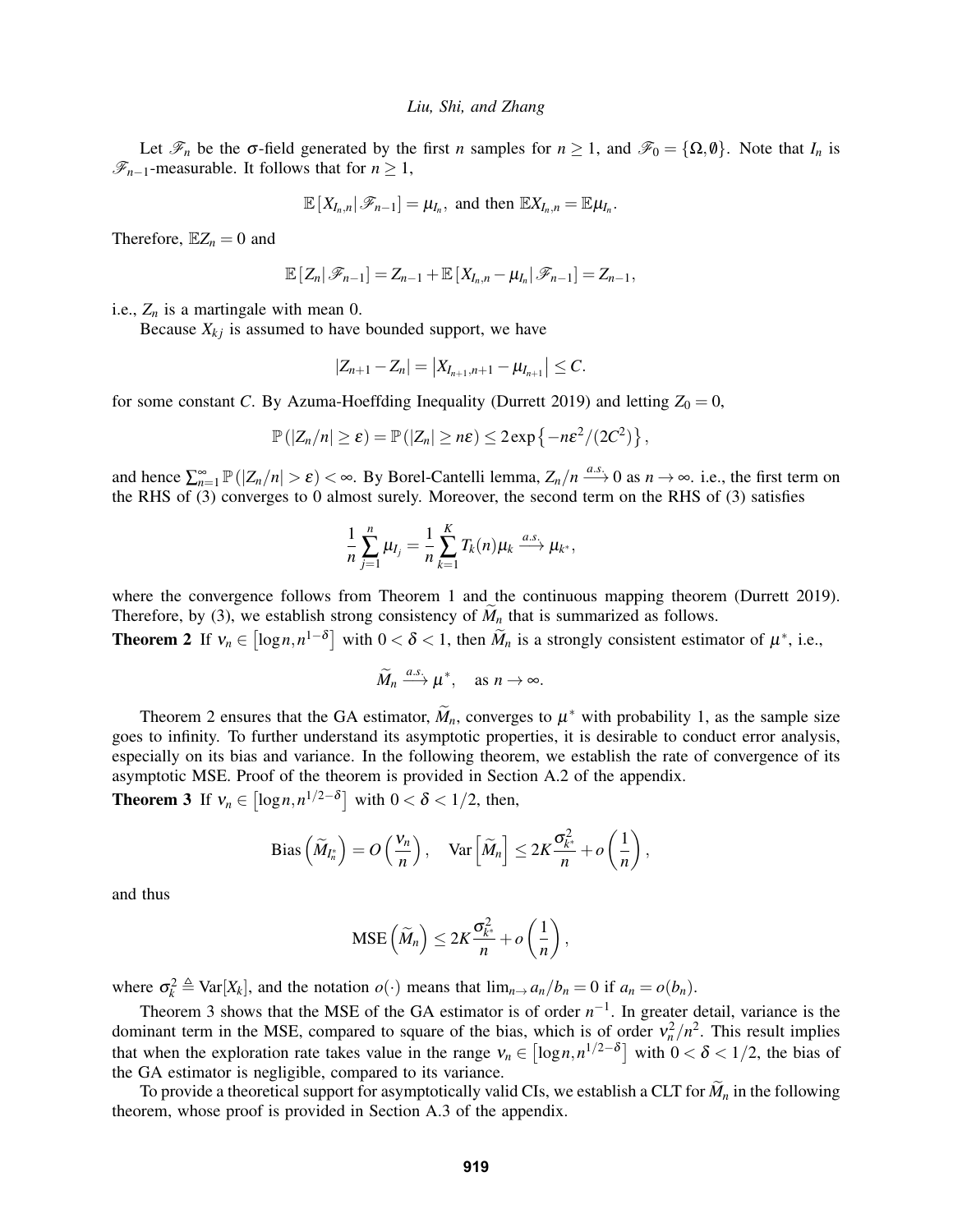<span id="page-6-1"></span>**Theorem 4** If  $v_n \in \left[\log n, n^{\frac{1}{2}-\delta}\right]$  with  $0 < \delta < 1/2$ , then,

$$
\sqrt{n}\left(\widetilde{M}_n-\mu^*\right)\Rightarrow N(0,\sigma_{k^*}^2), \text{ as } n\to\infty,
$$

where  $\Rightarrow$  denotes convergence in distribution.

Theorem [4](#page-6-1) shows that the GA estimator is asymptotically normally distributed with mean  $\mu^*$  and variance  $\sigma_{k^*}^2/n$ . Based on Theorem [4,](#page-6-1) an asymptotically valid CI can be constructed for the maximum mean  $\mu^*$ . To do so, a remaining issue is on how to estimate the unknown  $\sigma_{k^*}^2$ . In light of the proof of Theorem [4,](#page-6-1) we estimate  $\sigma_{k^*}^2$  using

$$
\widetilde{\sigma}_n^2 = \frac{1}{n} \sum_{k=1}^K T_k(n) \widehat{\sigma}_k^2, \tag{4}
$$

where for  $k = 1, ..., K$ ,

$$
\hat{\sigma}_k^2 = \frac{1}{T_k(n)} \sum_{j=1}^{T_k(n)} X_{k,j}^2 - \left[ \frac{1}{T_k(n)} \sum_{j=1}^{T_k(n)} X_{k,j} \right]^2.
$$
 (5)

It can be shown that  $\tilde{\sigma}_n^2$  converges to  $\sigma_k^2$  in probability, as  $n \to \infty$ . This result is summarized in the following proposition, whose proof is omitted due to page limit.

<span id="page-6-2"></span>**Proposition 2** If  $v_n \in [\log n, n^{1-\delta}]$  with  $0 < \delta < 1$ , then, as  $n \to \infty$ ,

$$
\widetilde{\sigma}_n^2 \to \sigma_{k^*}^2
$$
, in probability.

From Theorem [4](#page-6-1) and Proposition [2,](#page-6-2) it follows that  $\sqrt{n}\tilde{\sigma}_n^{-1}(\tilde{M}_n - \mu^*) \Rightarrow N(0,1)$ . Then, an asymptotically valid  $100(1 - \beta)$ % CI of  $\mu^*$  is given by

$$
(\widetilde{M}_n - z_{1-\beta/2}\widetilde{\sigma}_n/\sqrt{n}, \widetilde{M}_n + z_{1-\beta/2}\widetilde{\sigma}_n/\sqrt{n}),
$$
\n(6)

where  $z_{1-\beta/2}$  is the  $1-\beta/2$  quantile of the standard normal distribution.

### <span id="page-6-0"></span>4 A NUMERICAL EXAMPLE

We examine the performances of the GA estimator and the constructed CI through an example. Consider the option portfolio example in Section 2.2 of [Lesnevski, Nelson, and Staum \(2007\),](#page-11-4) where the risk of the portfolio is assessed via a coherent risk measure based on  $K = 4<sup>4</sup> = 256$  generalized scenarios. These scenarios are set by varying the risk factors (i.e., underlying asset prices) under several different conditions such as a large increase, a large decrease, and moderate changes. We follow exactly the same parameter settings as in [Lesnevski, Nelson, and Staum \(2007\),](#page-11-4) to which interested readers are referred for details.

While the GA estimator is asymptotically unbiased, it is low-biased with finite samples and the bias is more severe especially when the variances of the systems are large. To alleviate this adverse effect of bias, we set up a warm-up period and discard samples in this period during the implementation. We observed that MSEs of the GA estimator are robust with respect to the length of the warm-up period, while it mainly affects the validity of the CIs. The MSEs are also robust with respect to the specification of exploration rate function  $v_t$ , and the results reported in this section are based on  $v_t = \log^2 t$ .

To examine the performance of the GA estimator, we estimate its relative bias, standard deviation (std), and square root of MSE (RMSE), as percentages compared to true value of the coherent risk measure that is 4645 in this example. The estimated error metrics reported are based on 1000 independent replications.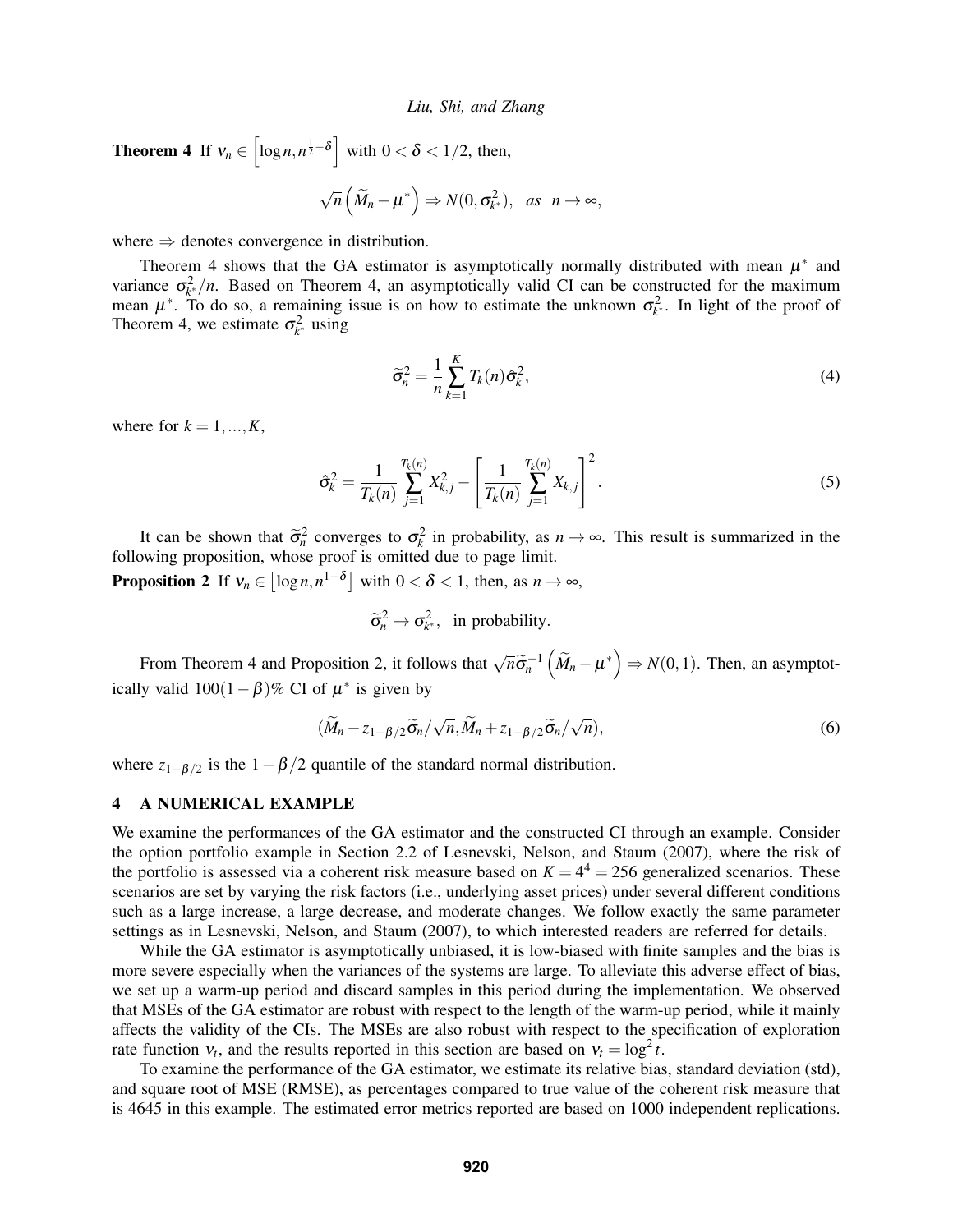| sample size $n (×105)$ 1 2 |      |      | $\overline{4}$ | 6.                          |                                                  | 10   |
|----------------------------|------|------|----------------|-----------------------------|--------------------------------------------------|------|
| bias                       |      |      |                |                             | $-0.60$ $-0.24$ $-0.05$ $-0.02$ $-0.007$ $0.001$ |      |
| std                        | 1.61 |      |                |                             | $1.13 \t 0.60 \t 0.36 \t 0.31$                   | 0.19 |
| <b>RMSE</b>                |      |      |                | $1.72$ $1.15$ $0.60$ $0.36$ | 0.31                                             | 0.19 |
| cov. prob.                 | 79.6 | 83.9 | 88.9 90.1      |                             | 89.7                                             | 90.8 |

<span id="page-7-1"></span>Table 1: Relative bias (%), relative standard deviation (%) and RMSE (%), and coverage probabilities (%).

<span id="page-7-2"></span>

|  | Table 2: Comparison of CIs. |  |
|--|-----------------------------|--|

| Fixed width of CI (Lesnevski et al.) 100 |  | 90 80 | 70 | 60 | 50                                                     | 40 |  |
|------------------------------------------|--|-------|----|----|--------------------------------------------------------|----|--|
| cov. prob. (Lesnevski et al.)            |  |       |    |    | $1.0$ $1.0$ $1.0$ $1.0$ $1.0$ $1.0$ $1.0$ $1.0$ $0.99$ |    |  |
| cov. prob. $(GA)$                        |  |       |    |    | 0.90 0.90 0.88 0.90 0.89 0.91 0.90 0.89                |    |  |
| Ratio of CI widths                       |  |       |    |    | 4.5 4.0 3.6 3.1 2.7 2.2 1.8                            |    |  |

We also report the coverage probability (cov. prob.) of the constructed 90% CIs. Performances of the estimators with respect to different sample sizes are summarized in Table [1.](#page-7-1) From the table it can be seen that when the sample size is  $10^5$ , the RMSE is below 2% of the true value, suggesting a very accurate estimate. It can also be seen that the bias of the GA estimator is negligible compared to its variance that contributes to the major part of its MSE. This coincides with the theoretical result on asymptotic MSE as in Theorem [3.](#page-5-1) Moreover, when the sample size becomes larger, the coverage probability converges to the nominal one (90%), implying that the constructed CIs are asymptotically valid.

In the second set of experiments, we compare the constructed CIs to the fixed-width CI procedure as proposed in [Lesnevski, Nelson, and Staum \(2007\).](#page-11-4) Since a fixed width of the CI has to be set at the beginning of the procedure of [Lesnevski, Nelson, and Staum \(2007\)](#page-11-4) and thus the total sample size required to stop the process may vary across different replications. For the sake of fairness in comparison, we first run the procedure of [Lesnevski, Nelson, and Staum \(2007\),](#page-11-4) and the same sample size is then used to construct our CIs. We then compared the widths of the 90% CIs to that of the fixed width. The comparison results with respect to varying settings of the fixed width are presented in Table [2.](#page-7-2) From the table it can be seen that the procedure of [Lesnevski, Nelson, and Staum \(2007\)](#page-11-4) tends to be conservative in that it leads to coverage probabilities that are close to 100%, while our method produces narrower CIs. For instance, when the fixed width is set to be  $100$  (about  $2\%$  of the true value), the width of CIs of [Lesnevski, Nelson,](#page-11-4) [and Staum \(2007\)](#page-11-4) is more than four times wider than ours.

### <span id="page-7-0"></span>5 CONCLUSIONS

In this paper, we have studied a Grand Average estimator of a coherent risk measure under the UCB framework, and established statistical guarantees for the estimator, including its strong consistency, asymptotic normality, and established statistical guarantees for the estimator, including its strong consistency, asymptotic flormanty, and asymptotic rate of MSE. We have shown that the rate of convergence of the estimator is  $\sqrt{n}$ , where *n* is the sample size. We have also constructed an asymptotically valid confidence interval. Both the point estimator and the confidence interval perform very well numerically.

### ACKNOWLEDGMENTS

The work of the second author was partially supported by the Major Project for National Natural Science Foundation of China under Grant No. 71790615 and the National Natural Science Foundation of China under Grant Nos. 71402048, and 71671060.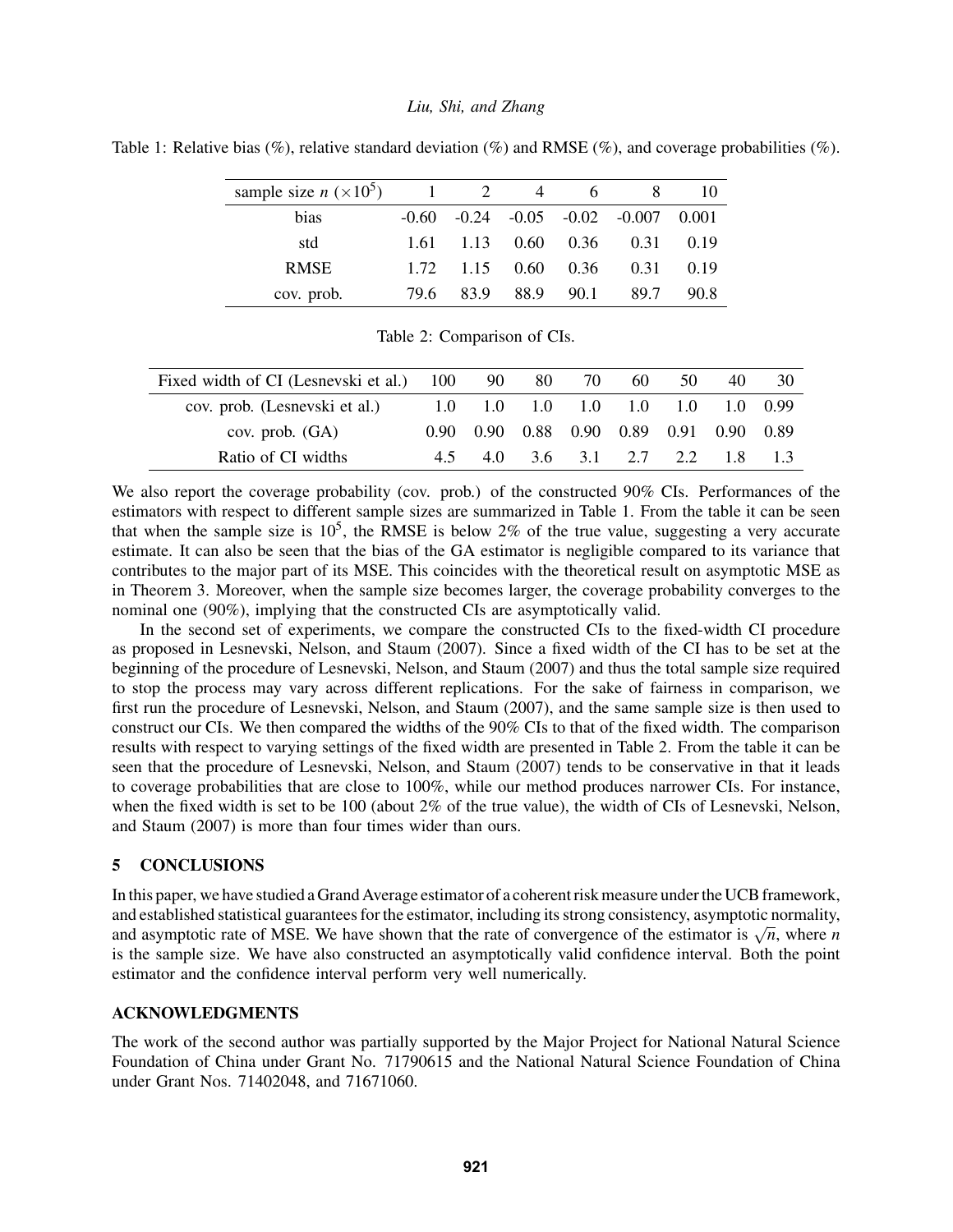### A APPENDIX

## <span id="page-8-0"></span>A.1 Proof of Theorem [1](#page-4-3)

When  $k \neq k^*$ , by Markov's inequality and Proposition [1,](#page-4-1) for any  $\varepsilon > 0$  and  $p \geq 3$ ,

$$
\mathbb{P}\left(\frac{T_k(n)}{n} > \varepsilon\right) \leq \frac{1}{\varepsilon^p} \mathbb{E}\left[\frac{T_k(n)}{n}\right]^p \leq \frac{1}{\varepsilon^p} \left\{\left[\frac{8v_n}{\Delta_k^2}\right] \frac{1}{n} + \left[\frac{2p}{p-2} \frac{1}{n^2} + O\left(n^{-3}\right)\right]^{\frac{1}{p}}\right\}^p
$$
  

$$
\leq \frac{2^{p-1}}{\varepsilon^p} \left[\left(\left[\frac{8v_n}{\Delta_k^2}\right] \frac{1}{n}\right)^p + \frac{2p}{p-2} \frac{1}{n^2} + O\left(n^{-3}\right)\right].
$$

Because  $\log n \leq v_n \leq n^{1-\delta}$ , it follows that for  $p \geq 3$ ,

$$
\mathbb{P}\left(\frac{T_k(n)}{n} > \varepsilon\right) \le \frac{2^{p-1}}{\varepsilon^p} \left[ \left(\frac{8}{\Delta_k^2 n^{\delta}} + \frac{1}{n}\right)^p + \frac{2p}{p-2} \frac{1}{n^2} + O\left(n^{-3}\right) \right] \le \frac{2^{p-1}}{\varepsilon^p} \left[2^{p-1} \left(\frac{8}{\Delta_k^2 n^{p\delta}} + \frac{1}{n^p}\right) + \frac{2p}{p-2} \frac{1}{n^2} + O\left(n^{-3}\right) \right].
$$
 (7)

Let  $p > \max\{1/\delta, 3\}$ . Then, for any  $\varepsilon > 0$ ,

$$
\sum_{n=1}^{\infty} \mathbb{P}\left(\frac{T_k(n)}{n} > \varepsilon\right) < \infty.
$$

By Borel-Cantelli lemma,  $T_k(n)/n \xrightarrow{a.s.} 0$  as  $n \to \infty$ , for  $k \neq k^*$ , and thus

$$
\frac{T_{k^*}(n)}{n} = 1 - \sum_{k \neq k^*} \frac{T_k(n)}{n} \xrightarrow{a.s.} 1.
$$

### <span id="page-8-1"></span>A.2 Proof of Theorem [3](#page-5-1)

We analyze the bias and variance of  $\widetilde{M}_n$  separately.

**The Bias.** We assert that  $T_k(n)$  is a stopping time. In fact, given the filtration generated by  $\{X_{ij}, i \neq j\}$  $k, j = 1, 2, \ldots$ }, denoted by  $\sigma(X_{ij}, i \neq k, j = 1, 2, \ldots)$ , one has

$$
\{T_k(n) \geq m\} = \{T_k(n) \leq m-1\}^c \subset \sigma(X_{k1},\ldots,X_{k,m-1}).
$$

Hence  $T_k(n)$  is a stopping time with respect to  $\{X_{kj}, j \geq 1\}$ . Then by Wald's equation [\(Ross 1996\)](#page-11-12),  $\mathbb{E}\left[\sum_{j=1}^{T_k(n)} X_{kj}\right] = \mu_k \mathbb{E}\left[T_k(n)\right]$ , leading to

$$
\mathbb{E}\widetilde{M}_n=\frac{1}{n}\sum_{k=1}^K\mu_k\mathbb{E}\left[T_k(n)\right].
$$

Thus,

Bias 
$$
(\widetilde{M}_n)
$$
 =  $\mathbb{E}\widetilde{M}_n - \mu^* = \left(-1 + \frac{\mathbb{E}T_{k^*}(n)}{n}\right)\mu_{k^*} + \sum_{k \neq k^*} \frac{\mathbb{E}T_k(n)}{n}\mu_k$   
 =  $-\sum_{k \neq k^*} \frac{\mathbb{E}T_k(n)}{n}\mu_{k^*} + \sum_{k \neq k^*} \frac{\mathbb{E}T_k(n)}{n}\mu_k = \sum_{k \neq k^*} \frac{\mathbb{E}T_k(n)}{n}(\mu_k - \mu_{k^*}).$ 

By Proposition [1,](#page-4-1)

<span id="page-8-2"></span>Bias 
$$
\left(\widetilde{M}_n\right) \le \sum_{k \ne k^*} \left(\frac{8v_n}{n\Delta_k^2} + \frac{5}{n}\right) (\mu_{k^*} - \mu_k) = O\left(\frac{v_n}{n}\right).
$$
 (8)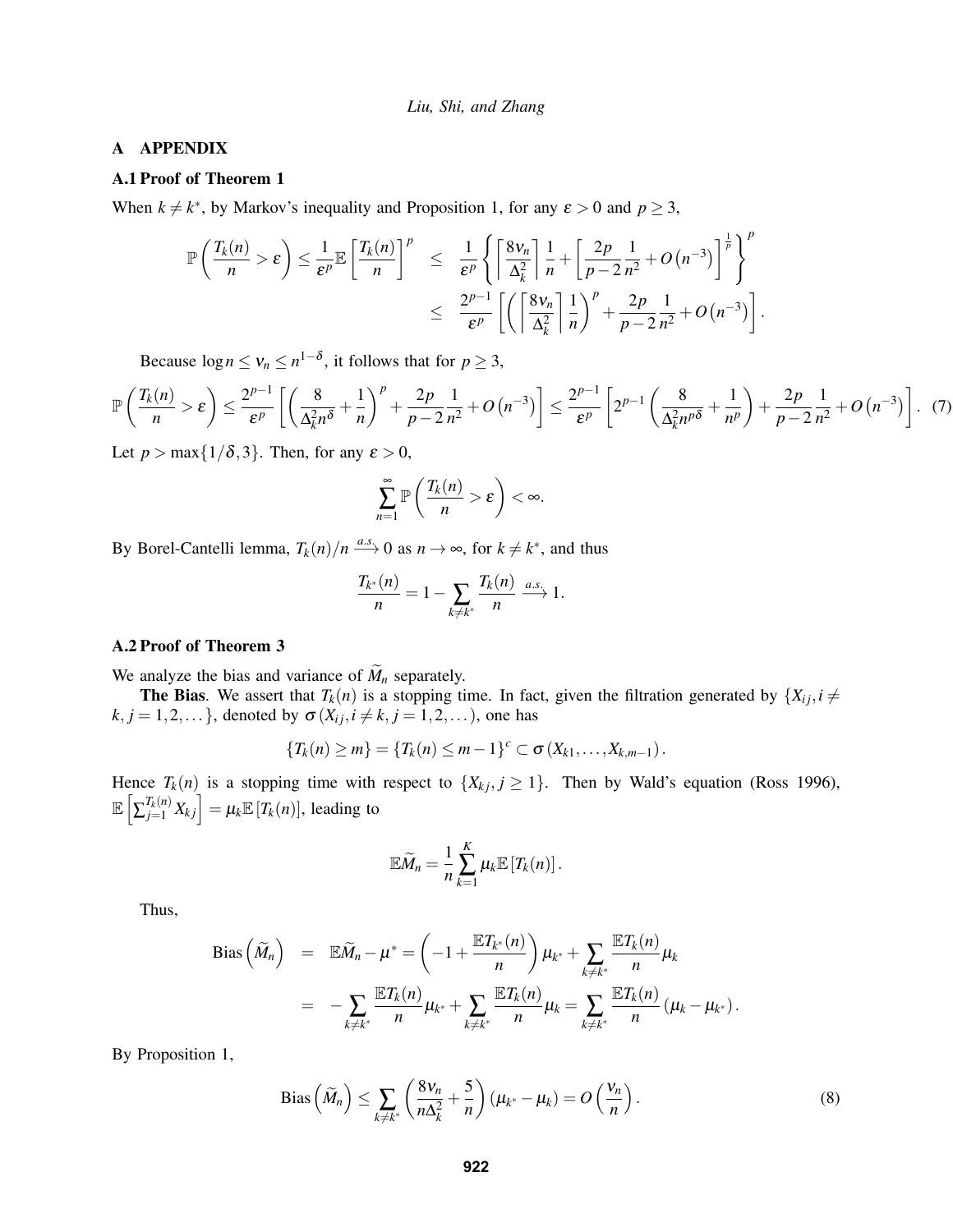The Variance. Note that

<span id="page-9-0"></span>
$$
\operatorname{Var}\left[\widetilde{M}_n\right] = \mathbb{E}\left(\widetilde{M}_n - \mathbb{E}\left[\widetilde{M}_n\right]\right)^2
$$
\n
$$
= \mathbb{E}\left\{\left(\widetilde{M}_n - \frac{1}{n}\sum_{k=1}^K \mu_k T_k(n)\right) + \left(\frac{1}{n}\sum_{k=1}^K \mu_k T_k(n) - \frac{1}{n}\sum_{k=1}^K \mu_k \mathbb{E}T_k(n)\right)\right\}^2
$$
\n
$$
\leq 2\mathbb{E}\left(\widetilde{M}_n - \frac{1}{n}\sum_{k=1}^K \mu_k T_k(n)\right)^2 + 2\mathbb{E}\left(\frac{1}{n}\sum_{k=1}^K \mu_k T_k(n) - \frac{1}{n}\sum_{k=1}^K \mu_k \mathbb{E}T_k(n)\right)^2.
$$
\n(9)

We analyze the two terms on the RHS of [\(9\)](#page-9-0) separately. By the Wald's Lemma (see Theorem 13.2.14 in [Athreya and Lahiri \(2006\)\)](#page-11-13),

$$
\mathbb{E}\left(\sum_{j=1}^{T_k(n)}X_{kj}-\mu_kT_k(n)\right)^2=\sigma_k^2\mathbb{E}T_k(n). \hspace{1cm} (10)
$$

Then, by [\(3\)](#page-4-2) and Cauchy-Schwarz inequality, it can be seen that

<span id="page-9-2"></span>
$$
\mathbb{E}\left(\widetilde{M}_{n} - \frac{1}{n}\sum_{k=1}^{K}\mu_{k}T_{k}(n)\right)^{2} \leq \frac{K}{n^{2}}\sum_{k=1}^{K}\mathbb{E}\left(\sum_{j=1}^{T_{k}(n)}X_{kj} - \mu_{k}T_{k}(n)\right)^{2} = \frac{K}{n^{2}}\sum_{k=1}^{K}\sigma_{k}^{2}\mathbb{E}T_{k}(n) \n= \frac{K}{n^{2}}\sigma_{k}^{2}\mathbb{E}T_{k}(n) + \frac{K}{n^{2}}\sum_{k\neq k^{*}}\mathbb{E}T_{k}(n) \leq \frac{K}{n}\sigma_{k^{*}}^{2} + \frac{K}{n^{2}}\sum_{k\neq k^{*}}\mathbb{E}T_{k}(n),
$$
\n(11)

where the last inequality follows from the fact that  $T_{k^*}(n) \leq n$ .

We then analyze the second term on the RHS of  $(9)$ . Note that, by Cauchy-Schwarz inequality,

<span id="page-9-1"></span>
$$
\mathbb{E}\left(\frac{1}{n}\sum_{k=1}^{K}\mu_{k}T_{k}(n)-\frac{1}{n}\sum_{k=1}^{K}\mu_{k}\mathbb{E}T_{k}(n)\right)^{2}=\frac{1}{n^{2}}\mathbb{E}\left(\sum_{k=1}^{K}\mu_{k}T_{k}(n)-\sum_{k=1}^{K}\mu_{k}\mathbb{E}T_{k}(n)\right)^{2}
$$
\n
$$
\leq \frac{K}{n^{2}}\sum_{k=1}^{K}\mu_{k}^{2}\mathbb{E}\left[T_{k}(n)-\mathbb{E}T_{k}(n)\right]^{2}=\frac{K}{n^{2}}\sum_{k=1}^{K}\mu_{k}^{2}\text{Var}\left[T_{k}(n)\right]
$$
\n
$$
\leq \frac{K}{n^{2}}\sum_{k\neq k^{*}}\mu_{k}^{2}\text{Var}\left[T_{k}(n)\right]+\frac{K}{n^{2}}\mu_{k^{*}}^{2}\text{Var}\left[T_{k^{*}}(n)\right].
$$
\n(12)

Furthermore,

$$
\text{Var}\left[T_{k^*}(n)\right] = \text{Var}\left[n - \sum_{k \neq k^*} T_k(n)\right] = \text{Var}\left[\sum_{k \neq k^*} T_k(n)\right] \leq \mathbb{E}\left[\sum_{k \neq k^*} T_k(n)\right]^2 \leq K \sum_{k \neq k^*} \mathbb{E}T_k^2(n).
$$

Therefore,

<span id="page-9-3"></span>RHS of (12) 
$$
\leq \frac{K}{n^2} \sum_{k \neq k^*} \mu_k^2 \mathbb{E} T_k^2(n) + \frac{K^2}{n^2} \mu_{k^*}^2 \sum_{k \neq k^*} \mathbb{E} T_k^2(n) \leq \frac{K}{n^2} \sum_{k \neq k^*} (\mu_k^2 + K \mu_{k^*}^2) \mathbb{E} T_k^2(n).
$$
 (13)

Combining [\(9\)](#page-9-0), [\(11\)](#page-9-2)-[\(13\)](#page-9-3) and Proposition [1](#page-4-1) yields

<span id="page-9-4"></span>
$$
\text{Var}\left[\widetilde{M}_n\right] \le \frac{2K}{n} \sigma_{k^*}^2 + \frac{2K}{n^2} \sum_{k \ne k^*} \left(\frac{8v_n}{\Delta_k^2} + 5\right) + 2K^2 \bar{\mu}^2 \sum_{k \ne k^*} \left(\frac{8v_n}{n\Delta_k^2} + \frac{1}{n} + \frac{2\left[\log\left(n+1\right) + 2\right]^{\frac{1}{2}}}{n}\right)^2, \tag{14}
$$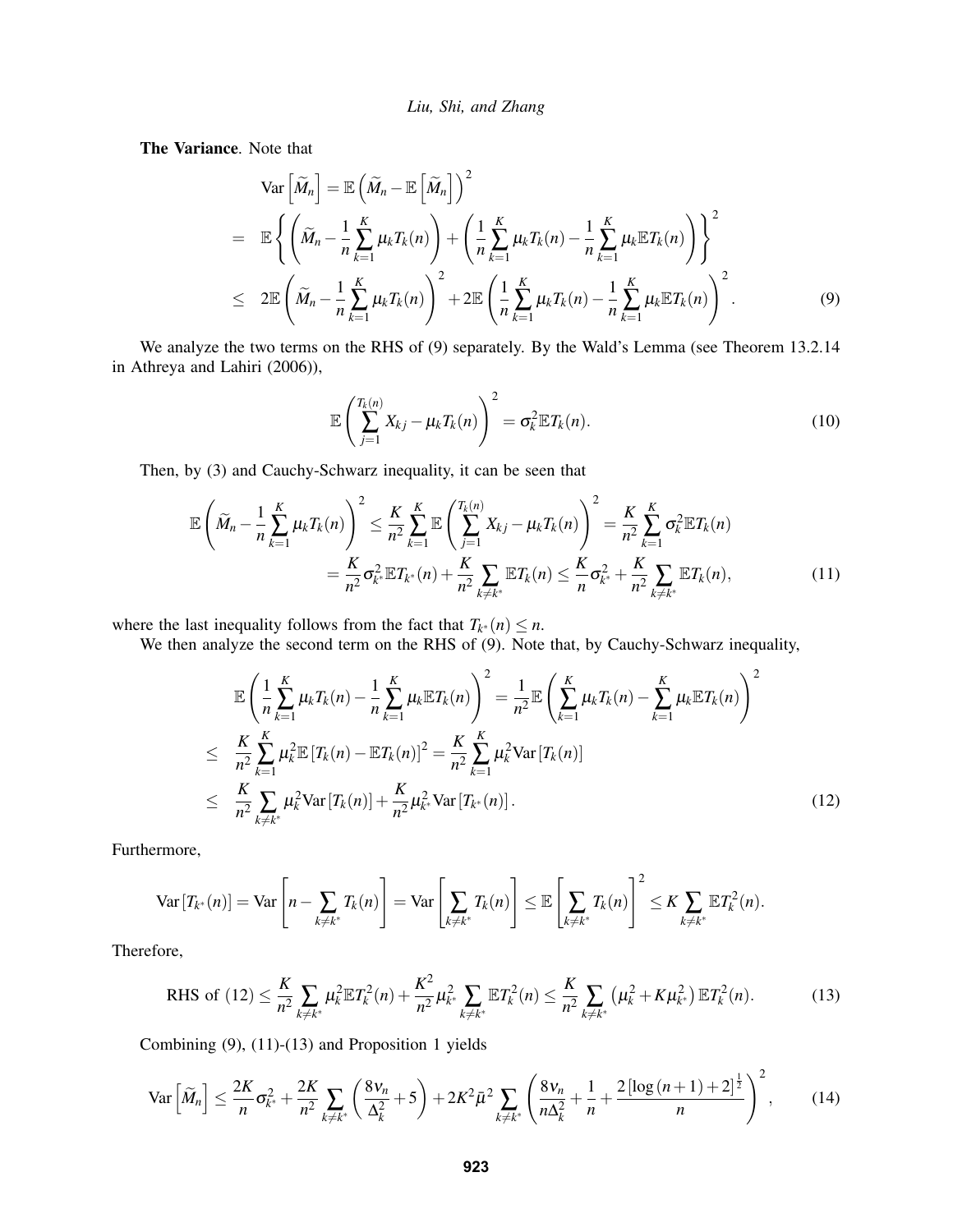where  $\bar{\mu}^2 = \max{\{\mu_1^2, ..., \mu_K^2\}}$ .

Incorporating the bias in [\(8\)](#page-8-2), the variance in [\(14\)](#page-9-4), and  $v_n \in [\log n, n^{1/2-\delta}]$  with  $0 < \delta < 1/2$ , we have

$$
\text{MSE}\left(\widetilde{M}_n\right) = \text{Var}\left[\widetilde{M}_n\right] + \text{Bias}\left(\widetilde{M}_n\right)^2 \le \frac{2K}{n}\sigma_{k^*}^2 + o\left(\frac{1}{n}\right)
$$

#### <span id="page-10-0"></span>A.3 Proof of Theorem [4](#page-6-1)

To prove the result, we first define a martingale difference array and introduce a lemma on asymptotic normality for martingale different arrays (Theorem 16.1.1 of [Athreya and Lahiri \(2006\)\)](#page-11-13).

**Definition 1** Let  ${Y_n}_{n \geq 1}$  be a collection of random variables on a probability space  $(\Omega, \mathscr{F}, \mathbb{P})$  and let  ${\{\mathscr{F}_n\}}_{n\geq1}$  be a filtration. Then,  ${Y_n, \mathscr{F}_n\}}_{n\geq1}$  is called a martingale difference array if  $Y_n$  is  $\mathscr{F}_n$ -measurable and  $\mathbb{E}[\bar{Y}_n|\mathscr{F}_{n-1}] = 0$  for each  $n \geq 1$ .

<span id="page-10-2"></span>**Lemma 1** For each  $n \ge 1$ , let  $\{Y_{ni}, \mathcal{F}_{ni}\}_{i \ge 1}$  be a martingale difference array on  $(\Omega, \mathcal{F}, \mathbb{P})$ , with  $\mathbb{E}|Y_{ni}|^2 < \infty$ for all  $n \ge 1$  and let  $\tau_n$  be a finite stopping time w.r.t.  $\mathscr{F}_{ni}$ . Suppose that for some constant  $\sigma^2 > 0$ , as  $n \to \infty$ ,  $\sum_{i=1}^{\tau_n} \mathbb{E} \left[ |Y_{ni}|^2 \, | \, \mathscr{F}_{ni} \right] \to \sigma^2$  in probability, and that for any  $\varepsilon > 0$ ,  $\sum_{i=1}^{\tau_n} \mathbb{E} \left[ |Y_{ni}|^2 \, 1_{\{|Y_{ni}| > \varepsilon\}} \, | \, \mathscr{F}_{ni} \right] \to 0$ in probability. Then,

$$
\sum_{i=1}^{\tau_n} Y_{ni} \Rightarrow N(0, \sigma^2), \text{ as } n \to \infty.
$$

Proof of Theorem [4.](#page-6-1) By [\(3\)](#page-4-2),

<span id="page-10-1"></span>
$$
\sqrt{n}\left(\widetilde{M}_n - \mu^*\right) = \frac{Z_n}{\sqrt{n}} + \sqrt{n}\left(\frac{1}{n}\sum_{j=1}^n\mu_{I_j} - \mu^*\right). \tag{15}
$$

.

We analyze the two terms on the RHS of [\(15\)](#page-10-1) separately. Note that  $Z_n$  is a martingale. So  $Z_n - Z_{n-1} =$  $X_{I_n,n} - \mu_{I_n}$  is a martingale difference array. To show the asymptotic normality of  $Z_n/\sqrt{n}$ , it suffices to prove that the two conditions of Lemma [1](#page-10-2) are satisfied for  $Y_{nj} = (X_{I_j,j} - \mu_{I_j}) / \sqrt{n}$ ,  $\tau_n = n$  and  $\mathscr{F}_{nj} = \mathscr{F}_j$ . First, note that

$$
\sum_{j=1}^{n} \mathbb{E} \left[ \left| \left( X_{I_j, j} - \mu_{I_j} \right) / \sqrt{n} \right|^2 \middle| \mathcal{F}_{j-1} \right] = \frac{1}{n} \sum_{j=1}^{n} \mathbb{E} \left[ X_{I_j, j}^2 - 2 \mu_{I_j} X_{I_j, j} + \mu_{I_j}^2 \middle| \mathcal{F}_{j-1} \right]
$$
\n
$$
= \frac{1}{n} \sum_{j=1}^{n} \left\{ \mathbb{E} \left[ X_{I_j, j}^2 \middle| \mathcal{F}_{j-1} \right] - 2 \mu_{I_j} \mathbb{E} \left[ X_{I_j, j} \middle| \mathcal{F}_{j-1} \right] + \mu_{I_j}^2 \right\} = \frac{1}{n} \sum_{j=1}^{n} \left\{ \mathbb{E} \left[ X_{I_j, j}^2 \middle| \mathcal{F}_{j-1} \right] - \mu_{I_j}^2 \right\}
$$
\n
$$
= \frac{1}{n} \sum_{j=1}^{n} \sigma_{I_j}^2 = \frac{1}{n} \sum_{k=1}^{K} T_k(n) \sigma_k^2 \xrightarrow{a.s.} \sigma_{k^*}^2, \text{ as } n \to \infty,
$$

where the convergence follows from Theorem [1.](#page-4-3)

Second,

$$
\sum_{j=1}^{n} \mathbb{E}\left[\left|\left(X_{I_j,j}-\mu_{I_j}\right)/\sqrt{n}\right|^2 1_{\left\{\left|\left(X_{I_j,j}-\mu_{I_j}\right)/\sqrt{n}\right|>\varepsilon\right\}}\right| \mathscr{F}_{j-1}\right]
$$
\n
$$
= \frac{1}{n} \sum_{j=1}^{n} \mathbb{E}\left[\left|X_{I_j,j}-\mu_{I_j}\right|^2 1_{\left\{\left|X_{I_j,j}-\mu_{I_j}\right|>\varepsilon\sqrt{n}\right\}}\right| \mathscr{F}_{j-1}\right] \leq \frac{1}{n} \sum_{j=1}^{n} \mathbb{E}\left[C \cdot 1_{\left\{\left|X_{I_j,j}-\mu_{I_j}\right|>\varepsilon\sqrt{n}\right\}}\right| \mathscr{F}_{j-1}\right]
$$
\n
$$
= C \cdot \frac{1}{n} \sum_{j=1}^{n} \mathbb{P}\left(\left|X_{I_j,j}-\mu_{I_j}\right|>\varepsilon\sqrt{n}|\mathscr{F}_{j-1}\right) \leq C \cdot \frac{1}{n} \sum_{j=1}^{n} \frac{\mathbb{E}\left[\left|X_{I_j,j}-\mu_{I_j}\right|^2\right| \mathscr{F}_{j-1}\right]}{\varepsilon^2 n}
$$
\n
$$
= \frac{C}{\varepsilon^2 n} \cdot \frac{1}{n} \sum_{j=1}^{n} \mathbb{E}\left[\left|X_{I_j,j}-\mu_{I_j}\right|^2\right| \mathscr{F}_{j-1}\right] = \frac{C}{\varepsilon^2 n} \cdot \frac{1}{n} \sum_{j=1}^{n} \sigma_{I_j}^2 = \frac{C}{\varepsilon^2 n} \cdot \frac{1}{n} \sum_{k=1}^{K} T_k(n) \sigma_k^2 \xrightarrow{a.s.} 0, \text{ as } n \to \infty,
$$